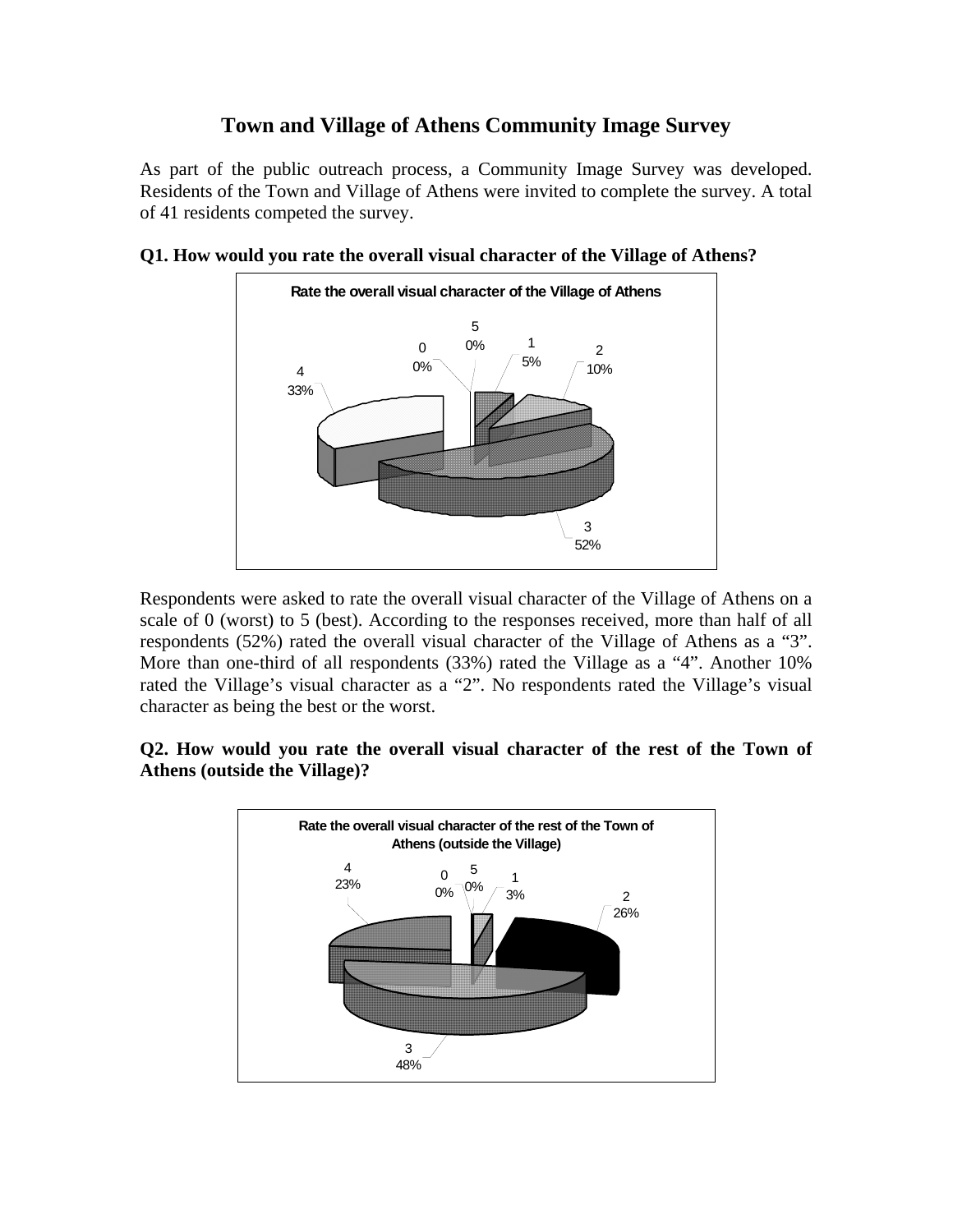Respondents were asked to rate the overall visual character of the rest of the Town Athens (outside the Village) on a scale of 0 (worst) to 5 (best). According to the responses received, almost half of all the respondents (48%) rated the overall visual character of the Town of Athens (excluding the Village) as a "3". About 26% of respondents rated the Town (outside the Village) as a "2", while 23% rated it as a "4". No respondents rated the visual character of the Town outside the Village as being the best or the worst.



#### **Q9. Identify the general location of town where you live?**

Respondents were asked to indicate where in the Town of Athens they lived. Options included the Village of Athens, the Town - West of Thruway, the Town - East of Thruway, and the Sleepy Hollow Area. More than half of all respondents (54%) indicated that they live in the Village. About 23% reside in the Sleepy Hollow Area, while 10% live west of the Thruway and another 10% live east of the Thruway.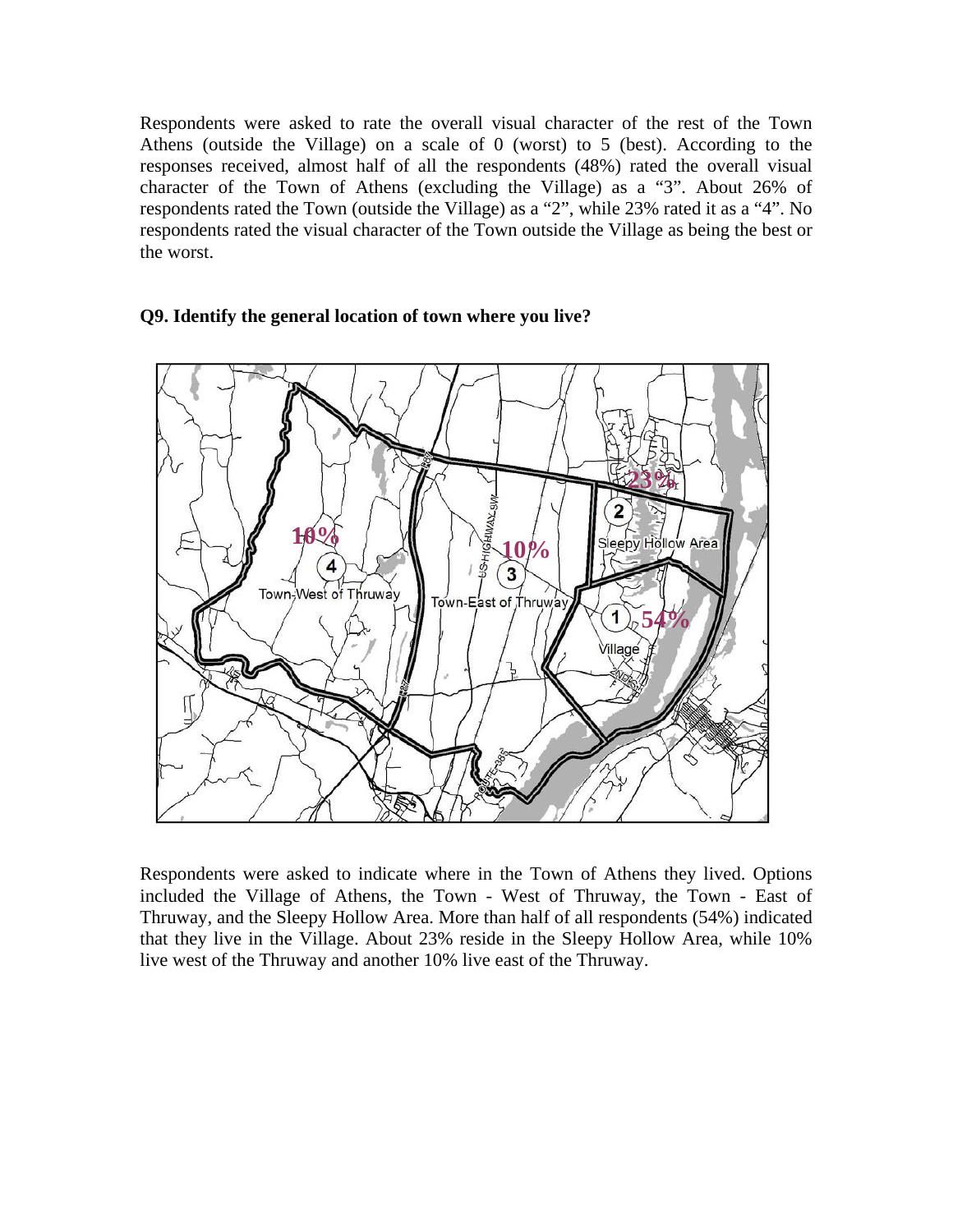#### **Q10. How long have you lived in the Town or Village of Athens?**



Respondents were asked to indicate how long have they lived in Athens. A high percentage (40%) of respondents indicated that they have lived in the community for more than 30 years. About 18% of respondents have lived in the community between 20 and 30 years. The percentage of resident respondents who have lived in Athens less than 5 years, between 6 and 10 years, and between 11 and 19 years each equals approximately 14%.

# **Open – ended Questions:**

**Q3. Describe the attributes that contribute to the positive visual character of the Village of Athens.** 

**Aesthetics (Architecture/Scenic) -** Architectural Pride, Architecture (6), Picturesque, Elegant, Charming houses, Charming, Scenery, Scenic (4)

**Historical Resources -** Historic (16), Historic homes (2), Steward House Area, Lighthouse

**Community Character –** Cleanliness/Neat (4), Rural Visibility, Charming, Comfortable, Quaint (7), Little, Cute, Small Town Look (4), River town, Country (2), Authentic, Cozy, Friendly (3), Consolidated, Growing, Homely, Colorful, Varied, Unspoiled, Nice, Size, Could grow

**Waterfront/River resources/Recreation -**Waterfront (8), Riverside (9), River view (3), Boat Dock/Boat Launch (2), Recreational, Children Park, Athens pool and other recreational facilities

**Location/Infrastructure & Accessibility -** Location, Village Setting and streets, Buildings, Accessibility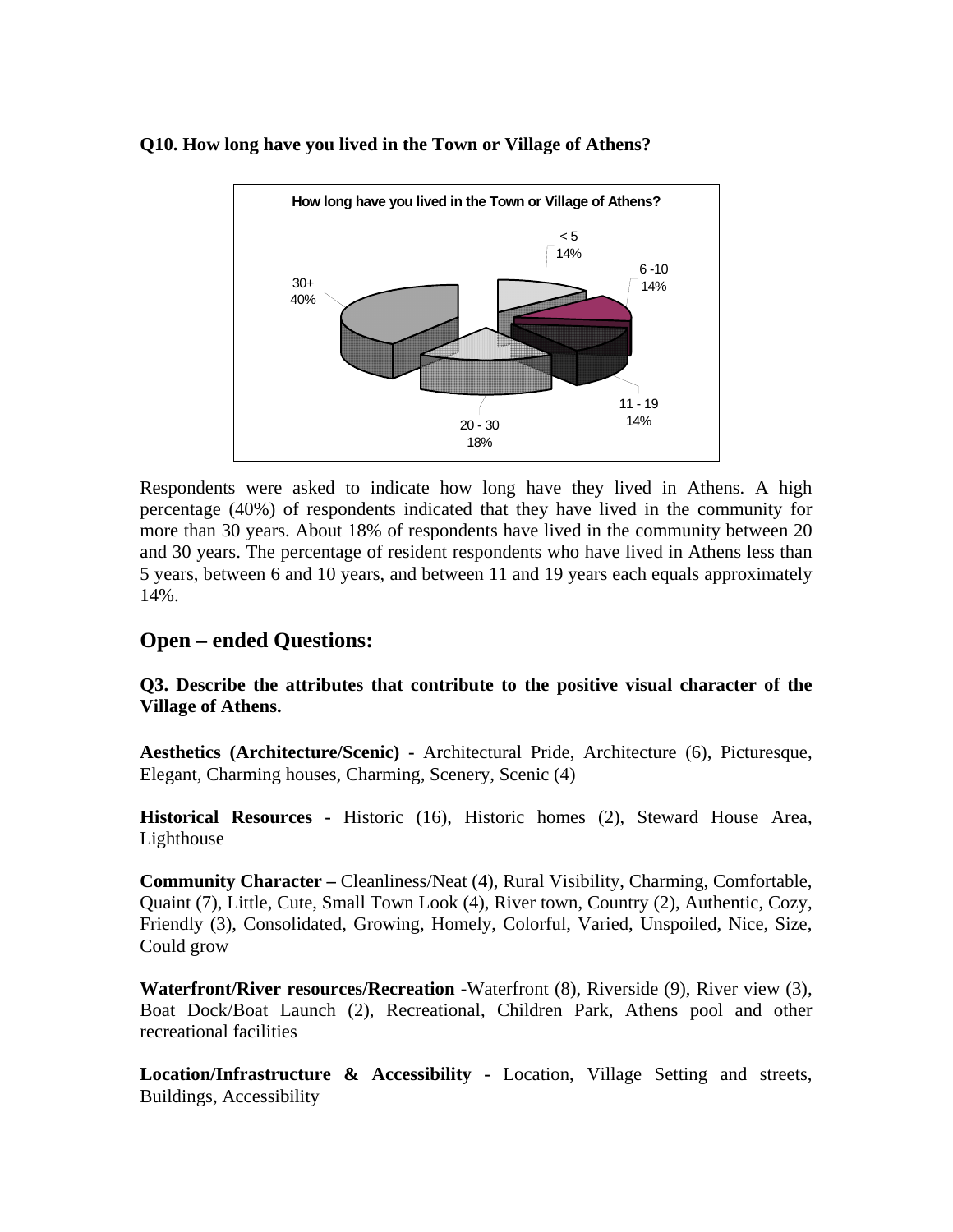**Natural Resources –** Flowers, Trees (2), Streetscape, Gardens

**Business and Industry -** Old Business, McDonalds, Older Buildings

#### **Others**

Timeless

#### **Q4. Describe the attributes that contribute to the positive visual character of the rest of the Town of Athens (outside the Village).**

**Scenic View/ Beauty –** Country Vistas/Vistas (2), Scenic (4), Views/View shed (4), Riverview, View of Mountains (8)

**Riverfront/Recreation –** River (2), Waterfront, Sleepy Hollow Lake, Lakes (2)

**Housing –** Well kept property, Some Beautiful Homes

**Community Character –** Countryside (3), Rural (11), Quaint (2), Family, Uncluttered, Clean (2), Varied, Friendly, Undeveloped Space/ Open (4), Green (2), Spacious, Colorful, Residential

**Natural Resources -** Farm lands animals/Farms/Agricultural/Farm-Oriented (12), Wildlife, Mountains (2), Catskill, Hills, Nature, Open Land/Open Space (2), Pastoral/ Woods/Trees/Rural landscape (5) Landscapes

**Transportation -** Railroad Tracks, Access to roads

**Others -** Negative Subdivision, Industrial, Little Suburban Sprawl, Can be build up, Location

#### **Q5. Where is the most positive and visual pleasing location in the Village?**

- **1. Franklin St. -** S. Franklin St. (3), Intersections around  $2<sup>nd</sup>$  St. and Franklin and Washington, Lower Franklin St., South Franklin St. homes remind us of the successful past life in the Village, Triangle Park (Franklin and  $5<sup>th</sup>$  Street)
- **2. Roads -** Union St., Water Street (3), Second Street/Main Street, Route 385 North of the Village - around Vosburghs, River Street, S. Washington Street between 2<sup>nd</sup> and 3rd
- **3. Library**
- **4. Nursery**
- **5. Lighthouse**/Standing on the road and looking towards the lighthouses (4)
- **6. Riverfront/Waterfront Views/Recreation** View of Hudson, River view/ Waterfront view (5), Riverfront/Waterfront– great combination of views, homes, and businesses, Riverfront – natural beauty of the river valley, Waterfront – the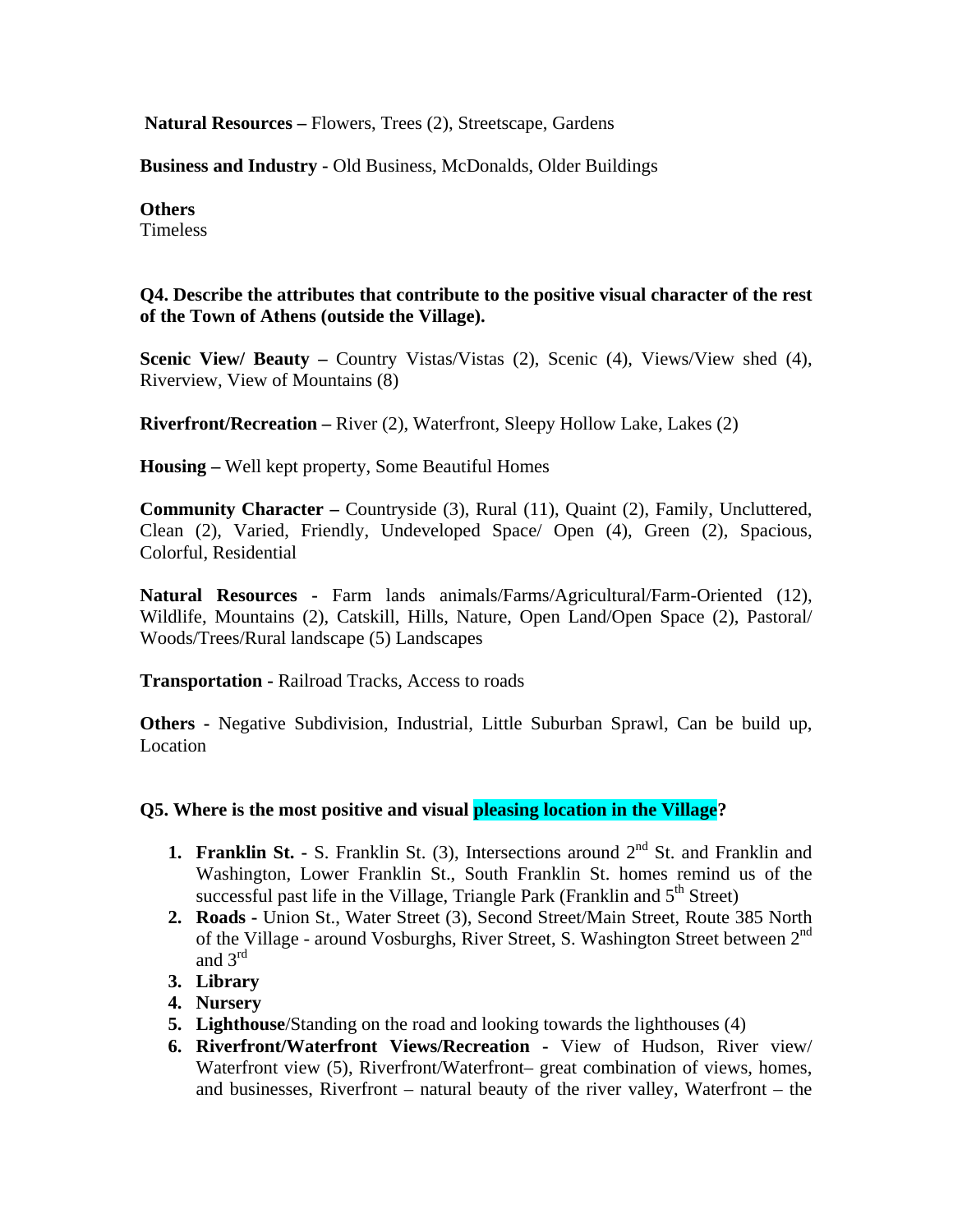riverfront view stops at the Island Blocking the City of Hudson (10), Hagar's Harbor (2), Access to the river, Boat launch - Great place to enjoy creek and river - south end is nice but distant from river and power lines

- **7. Architecture** Entire lower historic district because of the incredible array of historic architecture, Steward House, Historic homes/Beautiful houses (4), Southern entrances to the Village, Well kept homes
- **8. Local Parks** Village Park (2), Riverfront Park/Waterfront Park/Riverside Park/ River Park with a great view of the  $2<sup>nd</sup>$  street and some of the nicest buildings in the Village (8), Walking Southside by Park
- **9. Agrarian/Farmland** Wonderful view of the farmland/woods
- **10. Others –** Comfortable, Quiet

#### **Q6. Where is the most positive and visually pleasing location in the town outside of the Village in the Town of Athens?**

- **1. Leeds Athens Rd.** Intersection of Leeds Athens Road and Howard Hall Road – Looking west, Leeds Athens Road – East of Train Tracks, Leeds Athens Rd. – Beautiful Vistas
- **2. Route 385** Route 385 north and south of the village (2), Route 57 and Route 385 – views of the mountains, Route 385 – scenic - north of Coxsackie's, High on Schoharie Trpk. - where you can view the natural beauty of hills, fields, and mountains, North of the Village – Route 385 - where you can see Hudson River to east and Catskills mountains to the west
- **3. Farm to Market Road** facility east and west (2), Small Park off Union St. east of farm to market, Farm to market – mountain views
- **4. Vosborg's Nursery**  Wonderful view of the river/farmlands/woods, Route 385 North – near Vosborg's nursery - views over river and towards Catskills are spectacular as are near by open fields, Route 385 - North of the Village around Vosburghs, Vosbergs Scenic Riverview
- **5. Riverfront/Lake -** Green Lake (7) Lake and Mountain Views, Hudson Valley, Boat launch
- **6. Town Park** Town Park only park in the town
- **7. Roads** Sandy Plain roads, Winding roads, Flats road (2), Bach road
- **8. Natural Resources/Character -** Rural, Country, Open (2), Undeveloped (2) Green space, Agriculture, Farms, Lots of wildlife (2)
- **9. Scenic View/Mountains** Great views of the Catskill, High hill road view (2), Great sunrise and sunset, Very quite and river views, View of mountains/Views of nature and mountains (3)
- **10. Housing -** Variety of housing styles, Sleepy Hollow Lake Community (2)
- **11. Others** Underground utilities

**Q7. Where is the most negative and visually unpleasing location in the Village? Why?**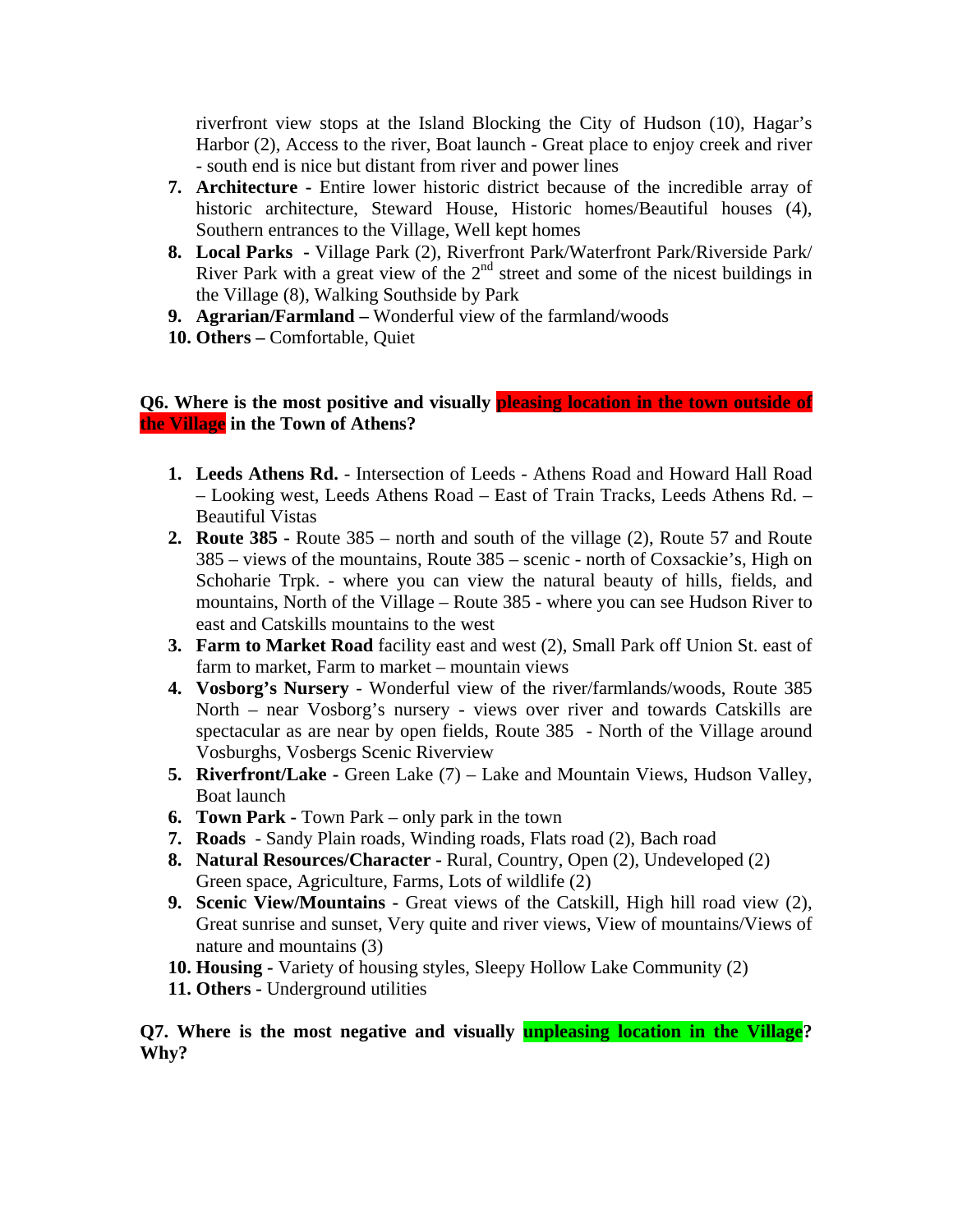- **1. Rt. 385** Rt. 385 service stations with junkyards, Rt. 385 Midtown (2), Rt. 385 between Market and Goodrich (Peckham Tanks), Rt. 385 between northern entrances to ridiculously huge out of place Village down to Market Street, Entry into Village South and on Rte 385, Intersection of Route 385 – market stewards and sewage treatment plant
- **2. Peckham Septic System for Sleepy Hollow,** Sleepy Hollow Sewer Plant, Old barges and Peckham tanks, Sewer Plant – Peckham industries, Waste water treatment facility – detracts from the water St. 'Luster", Peckham Industries – It is an ugly blight on the Village and riverfront, Peckham Industries – spoils the river (2), Sunken barges north of Peckham, Oil Tanks, Village sewage plant, Peckham – located on Rt. 385 looks like industrial and wasted riverfront, Top of brick row and Rt. 385 – Sleepy Hollow Lake Waste Water (sewage) Plant – bad smell
- **3. Washington St.** North Washington St. by the garages, Washington St. and around corner of Water St.
- **4. Second St.** Lower Second St. uncared for buildings, Second St. many homes need some renovation,  $2<sup>nd</sup>$  St – no character – oil tanks on the river
- **5. River Street** Beautiful park but street is very cluttered north of park
- **6.** Unkempt property **the Tin Church**
- **7. Brunner clean fill site**
- **8. Waterfront/ Riverfront** Waterfront North, Upper Village along the river not the businesses but the mess on the river, Riverfront – north of the park, unkempt looking (photos in your slide show of riverfront)
- **9. Trash Removal/Cleanup –** Dirty streets, Auto Junkyards, the wood pallet fences – looks junkie
- **10. Structures -** Buildings run down, Old dated buildings and property, Amos Post
- **11. Tanks/Trucks -** Tanks and Trucks
- **12. Others -** I am sorry but I don't generally view things as negatives as I make my way around Town. I am happy for the positives and I know I am in the minority when I say I actually appreciate those dreaded "Barges", Top of Opera House, Overall,

## **Q8. Where is the most negative and visually unpleasing location in the town outside of the Village? Why?**

- **1. Sleepy Hollow Treatment Plant** The Sleepy hollow treatment plant it is unpleasing to the eyes and nose
- **2. Athens Generating Plant**  Athens Gen./Generating Plant nasty industrial site (3)**,** Electric Generating Plant – unsightly, US Gen. and Power Station on Leeds Athens, Power Plant - ridiculously huge out of place (2)
- **3. 9W** Bewer Lodge 9W don't like Strip malls, 9W car (junk yard), 9W used car lots, Rt. 9W Power Plant, 9W – North and South car dealerships or both ends, 9W Corridor, 9W needs something to detract from this ugly property, 9W is not very appealing for a State Highway
- **4. Schoharie Tpk**. Industrial Park on Schoharie Tpk. (2), Auto Junkyards on Schoharie Tpk. by Greenlake (Junk yard), Junkyard – corner Schoharie road and Route 49, Mauers Junkyard – rundown housing along with junk all around yard -